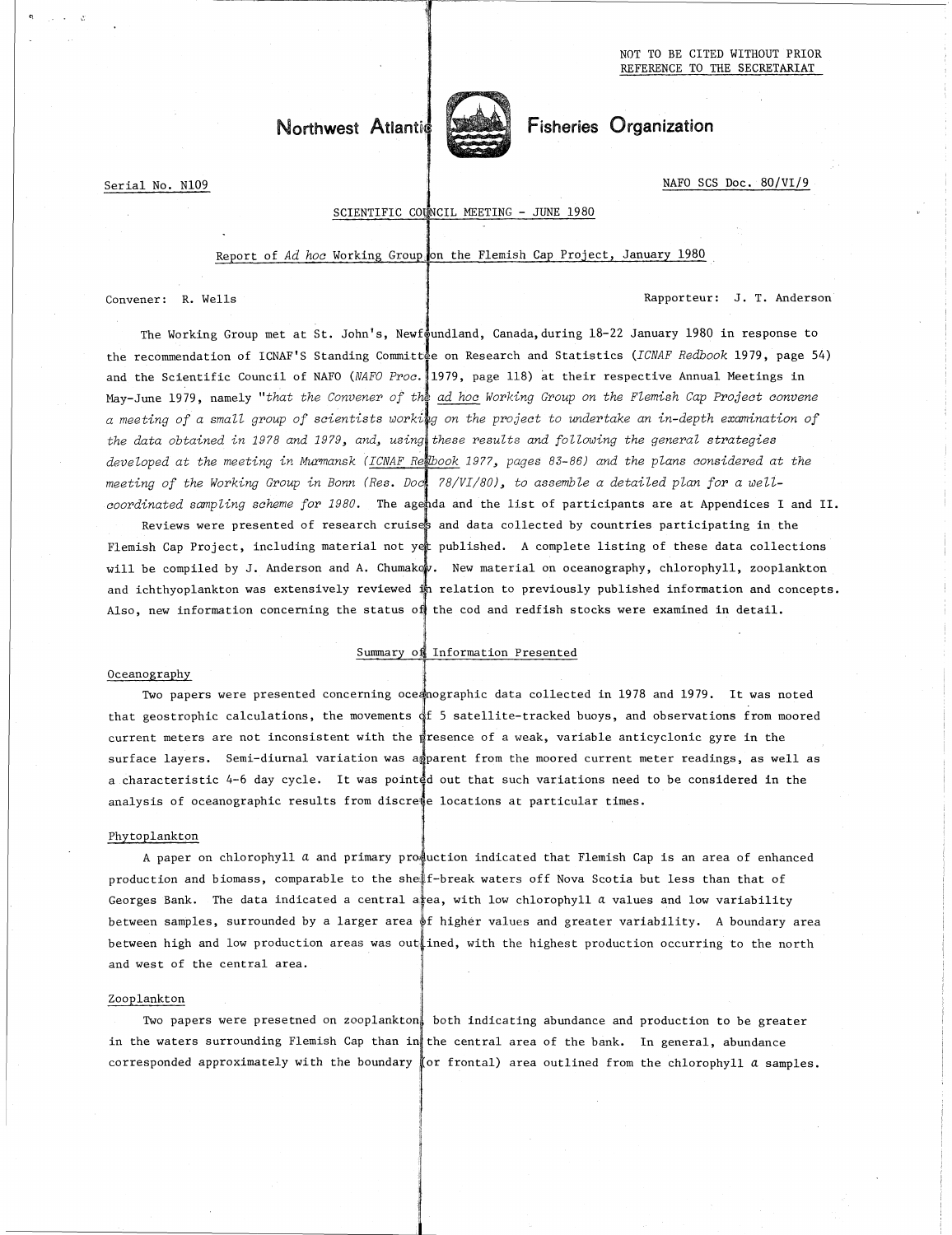However, it was pointed out that sampling adequate to define zooplankton distributions may have to be carried out on a finer scale. Zooplankton abundance appeared to be lower in 1978 than in 1979. The spawning time of *Calanus* in both 1978 and 1979 was about the same as the long-term average.

- 2--

#### Ichthyoplankton

Four papers were presented on larval fish from samples taken in April-July 1978 and July 1979. The data indicated that larval cod were at a very low level of abundance in both years. Larval redfish were the most abundant of all species taken, being distributed throughout the sampling area. Comparison of Polish, USSR and Canadian data sampled in April-July 1978 indicated that larvae were most abundant near the edges of the Flemish Cap sampling grid. However, from May to July, they were more abundant towards the central area, indicating possible entrainment through convergent ciruclation. The July samples in 1978 and 1979 indicated that larval redfish were concentrated near the boundary of high phytoplankton and zooplankton production areas reported north and west of Flemish Cap (see above). Frequency distributions of larval redfish were bimodal in 1978 (5-6 mm and 18-20 mm) but unimodal in 1979 (5-6 mm). Possible explanations for this difference were advanced. Evidence was presented indicating possible larval drift away from Flemish Cap, but the possibility of oceanic redfish spawning over great depths was not ruled out. Some data were presented on American plaice larvae.

Preliminary analysis of larval redfish otolith ageing was presented, indicating that growth increments are not laid down in the otolith until extrusion. Estimates from growth increments indicated an average growth rate of 0.16 mm/day in 1978, which agreed with independent estimates of growth in 5-mm larvae from June to July 1978.

#### Changes in abundance of cod and redfish

Bottom trawl surveys by Canada and USSR, analysis of cod abundance by the aerial expansion method incorporating a catchability coefficient, and preliminary cohort analysis for cod indicate that the abundance and biomass of cod declined from 1977 to 1979. Preliminary analysis of data for *mente11a*type redfish indicated a decrease in abundance and biomass from 1978 to 1979, while marinus-type redfish abundance and biomass increased over the same period. The Working Group will use the results of the stock assessments for indications of quantitative changes in these stocks.

#### Examination of Hypotheses

Indices of "success" of year-classes were reviewed for both cod and redfish. Recruitment of 4-yearold cod to the commercial fishery was still considered to be the best index for determining cod yearclass fluctuations. For redfish, the Working Group concluded that the recruitment of 10-year-old redfish (about 25 cm total length) to the fishery was the best index of success.

A detailed review by the Working Group of the strategies and hypotheses previously considered *(ICNAF Redbook* 1977, pages 83-86; *Res. Doc.* 78/Vi/80) indicated that no major differences in approach were required. The central hypothesis to be considered is that "the year-class strength of Flemish Cap fish stocks, specifically cod and redfish, varies as a result of specific biological and environmental conditions".

A summary of the hypotheses relevant to the Working Group's study is presented in Table 1. Differences in study emphasis for these hypotheses were minimal, thus confirming the sampling strategies previously adopted.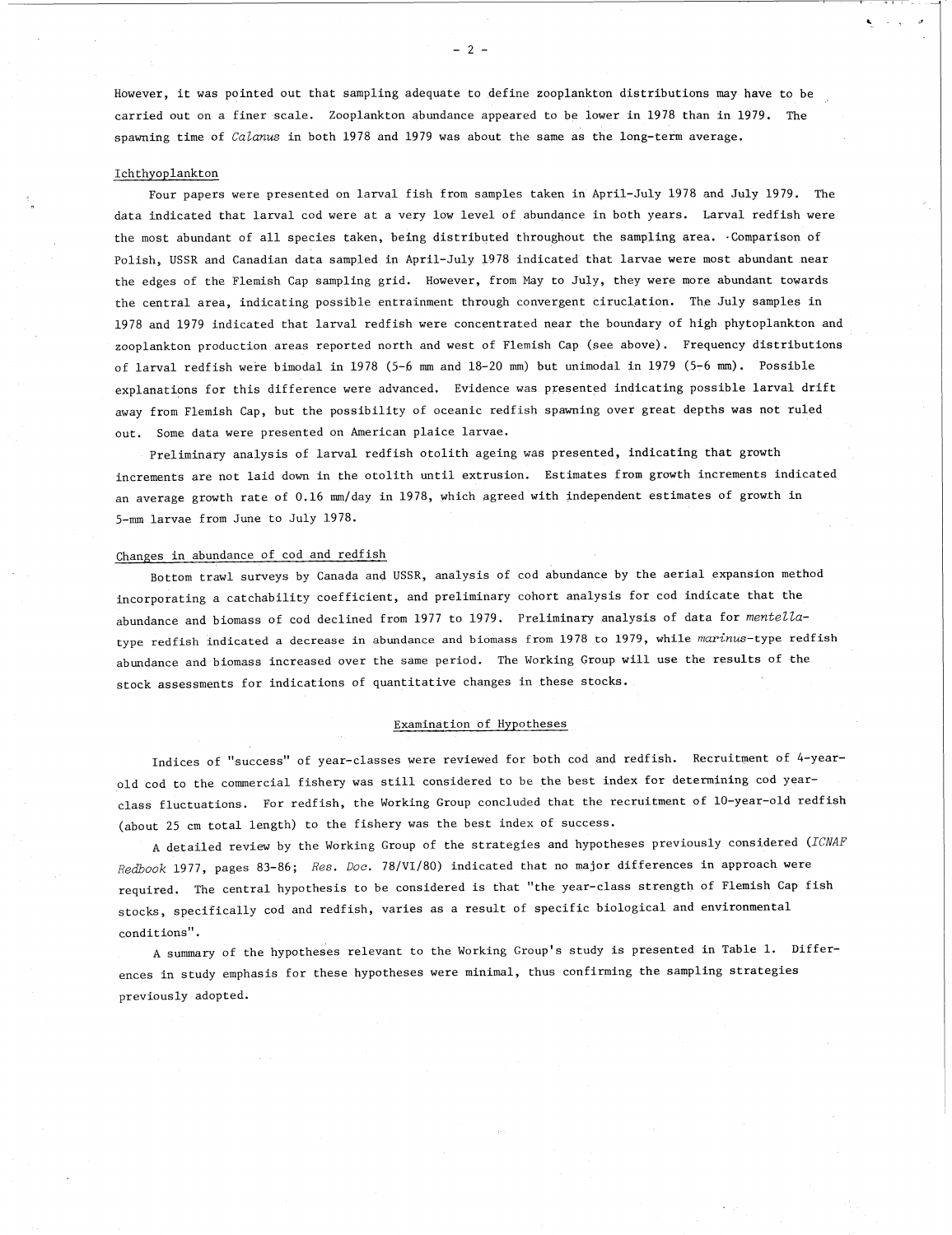| Parameter                | Eggs and Larvae | Juveniles                                           | Adults     |
|--------------------------|-----------------|-----------------------------------------------------|------------|
| Environmental effects    | Very high       | Low                                                 | Low        |
| Predation                | High            | Redfish (moderate to high)<br>Cod (low to moderate) | Low<br>Low |
| Food supply              | Very high       | Moderate to high                                    | Moderate   |
| Spawning stock size      |                 |                                                     | Low        |
| Spawning stock condition |                 |                                                     | Low        |

It was noted that sampling information necessary for some hypotheses (e.g. effects on adults of environment, predation and food supply) is collected routinely and is available.

#### Sampling Plans for 1980

The Working Group is grateful for and fully endorsed the oceanographic support work by MEDS and acknowledged the value of the immediate production and distribution of oceanographic data summaries from real-time transmissions. Furthermore, it was recommended that all participants in the Flemish Cap Project continue the real-time transmission of oceanographic data and that data summaries for each cruise continue to be distributed to all participants by MEDS as soon as they become available.

Previously, the northwest/southeast hydrographic section traversing Flemish Cap had been included as a part of the sampling program (ICNAF Redbook 1978, page 93). The Working Group has now endorsed replacing this section with a north/south line traversing the Flemish Cap along 45° west longitude and extending from 49° to 46° north latitude, with stations spaced every 20' of latitude.

New IGOSS and TESAC radio message forms were tabled. It was pointed out that these forms should minimize errors associated with the recording and transmission of oceanographic data. In addition, a manual is now available to aid scientists in radio transmission of oceanographic data, using BATHY/TESAC formats (Gagnon, 1979, MEDS 7900101 UE). It was also agreed that copies of all MEDS summary reports be forwarded to the St. John's laboratory, where they will be made available to all participating scientists on research vessels calling at this port.

Sampling schedules for 1980 participants in the Flemish Cap Project are summarized in Table 2. It was noted that Polish scientists will be unable to undertake work on Flemish Cap in 1980 due to logistic problems in the scheduling of research vessel time.

| ssels calling at this port.                                                                 |                                           |                                                    |                                                                                    |
|---------------------------------------------------------------------------------------------|-------------------------------------------|----------------------------------------------------|------------------------------------------------------------------------------------|
|                                                                                             |                                           |                                                    | schedules for 1980 participants in the Flemish Cap Project are summarized in Table |
|                                                                                             |                                           |                                                    | Polish scientists will be unable to undertake work on Flemish Cap in 1980 due to 1 |
| e scheduling of research vessel time.                                                       |                                           |                                                    |                                                                                    |
|                                                                                             |                                           |                                                    |                                                                                    |
| Table 2. Summary of sampling schedules by participants in the Flemish Cap<br>Project, 1980. |                                           |                                                    |                                                                                    |
| Research vessel                                                                             | Dates of survey                           | Type of survey                                     |                                                                                    |
| Canada (St. John's Laboratory)                                                              |                                           |                                                    |                                                                                    |
| Gadus<br>Gadus                                                                              | Jan 4-23, 1980<br>Apr 2-13, 1980          | Annual groundfish survey<br>Plankton; oceanography |                                                                                    |
| Gadus<br>Zagreb                                                                             | May 17-Jun 9, 1980<br>Jul 18-Aug 11, 1980 | Plankton; oceanography                             | Hydrography $(47°N + grid)$ : plankton                                             |
| Gadus                                                                                       | Jan 28-Feb 18, 1981                       | Annual groundfish survey                           |                                                                                    |
|                                                                                             |                                           |                                                    |                                                                                    |
|                                                                                             |                                           |                                                    |                                                                                    |
|                                                                                             |                                           |                                                    |                                                                                    |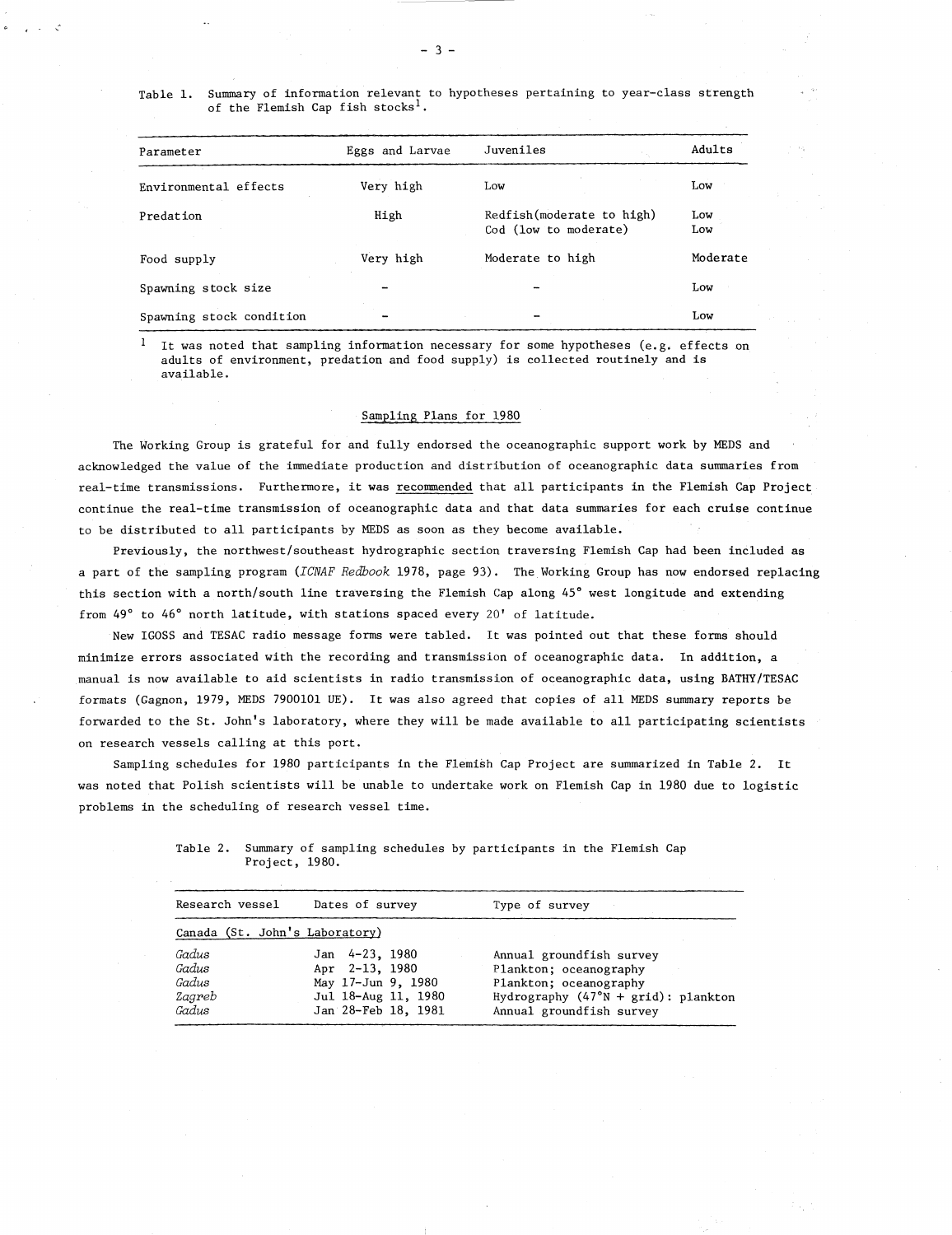## Table 2. (continued)

| Table 2.<br>(continued) |                                            |                                                              |  |
|-------------------------|--------------------------------------------|--------------------------------------------------------------|--|
| Research vessel         | Dates of survey                            | Type of survey                                               |  |
|                         | Canada (Bedford Institute of Oceanography) |                                                              |  |
| Hudson<br>Dawson        | Jan 2-10, 1980<br>Jun 18-Jul 3, 1980       | Oceanography<br>Oceanography (partly in Flemish<br>Cap area) |  |
| USSR (PINRO)            |                                            |                                                              |  |
| Kononov<br>Protsion     | Mar 1, 1980<br>Apr 1, 1980                 | $(120 \text{ days})$<br>$(120 \text{ days})$                 |  |

For 1980, Canadian and USSR scientists agreed to proceed with joint research on the calibration of zooplankton sampling equipment used in the different investigations, and to carry out a joint sampling program to determine the extent of larval fish distribution on Flemish Cap during May 1980. It was agreed that details of these projects would be worked out between Canadian and USSR scientists when the USSR research vessel *Protsion* arrives in St. John's in April 1980. For 1980, Canadian and USSR scientists agreed to proceed with joint rankton sampling equipment used in the different investigations, and the man to determine the extent of larval fish distribution on Flemish Cap<br>details of

# Timetable for Analysis of Data

The Working Group agreed that scientsts involved in the Flemish Cap Project should make a special effort to prepare the following data and/or analyses for presentation at the September 1980 Meeting of the Scientific Council: In the figure of the figure and sciencists involved in the figures for project should make a special<br>
cientific Council:<br>
Contific Council:<br>
Canada: Cod. All data collected since 1949 but not yet presented.<br>
<u>Redish,</u> A li

Redfish. A listing of all data from Canadian bottom trawl surveys and plans for subsequent analysis.

Plankton. All data that have been collected and analyzed.

Oceanography. Summarization of meteorological data covering the drifting buoy periods, and analysis of current meter and drifting buoy data.

Hydrography. Analysis by MEDS of all data for 1954-79 from the 47°N hydrographic section.

data from the 1979 surveys will be presented.

#### Next Meeting

It was agreed that the next meeting of the *ad hoc* Working Group on the Flemish Cap Project should be held during the September 1980 Meeting of the Scientific Council. Participation in the project by other members of NAFO is invited.

#### Acknowledgement

The Chairman expressed the appreciation of the Working Group to Mrs. Smoljanova (USSR) for her excellent translation service.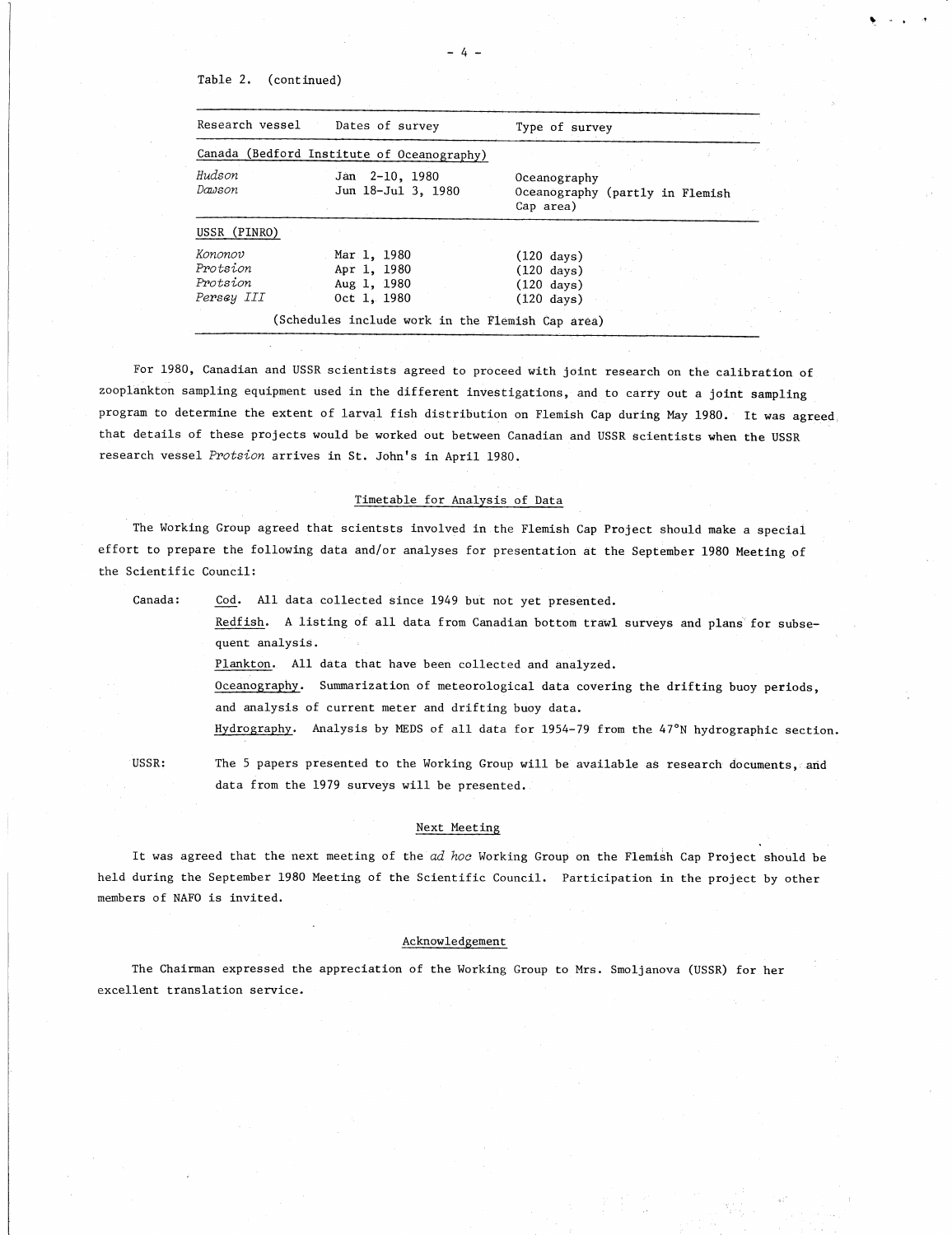#### Provisional Agenda

1. Review of data base<br>
a) In-depth exami

- In-depth examination of data obtained in 1978 and 1979
- Review of data prior to 1978
- Review of data base<br>
a) In-depth examination of data obtained in 1978 and 1979<br>
b) Review of data prior to 1978<br>
c) Listing of relevant data collections including material not yet analyzed, the listing of<br>
oceanographic an oceanographic and biological data to be in the form: w of<br>In-de<br>Revie<br>Listi<br>VEAR<br>Iatio Provisional Agenda<br>
mation of data obtained in 1978 and 1979<br>
prior to 1978<br>
evant data collections including material not yet analyzed, the listi<br>
and biological data to be in the form:<br>
MONTH VESSEL DATA TYPE NO. OF OBSE

- 2. Formulation of most likely hypotheses to explain observed variation in year-class strength of the major commercial serves to explain observed variation in year-class strength of the major commercial serves and the stren major commercial species, especially cod. *ICNAF Redbook* 1977 (pages 83-86) and *Res. Doc.* 78/VI/80 are to be used as guides. 3. Formulation of a detailed plan for a well coordinated sampling scheme for 1980<br>
2. Formulation of most likely hypotheses to explain observed variation in year-c:<br>
major commercial species, especially cod. *ICNAF Redbook*
- are to be used as guides.<br>
3. Formulation of a detailed plan for a<br>
a) Goals for 1980<br>
b) Ships and resources available<br>
c) Assignment of ship tasks includi<br>
d) Timetable for analysis of data of<br>
4. Future plans, including
	- Goals for 1980
	- Ships and resources available
	- Assignment of ship tasks including timing of cruises and intercalibration of gear
	- Timetable for analysis of data collected up to 1980.
- a) Goals for<br>
a) Goals for<br>
b) Ships and<br>
c) Assignmer<br>
d) Timetable<br>
4. Future plans,<br>
5. Other matters.
-